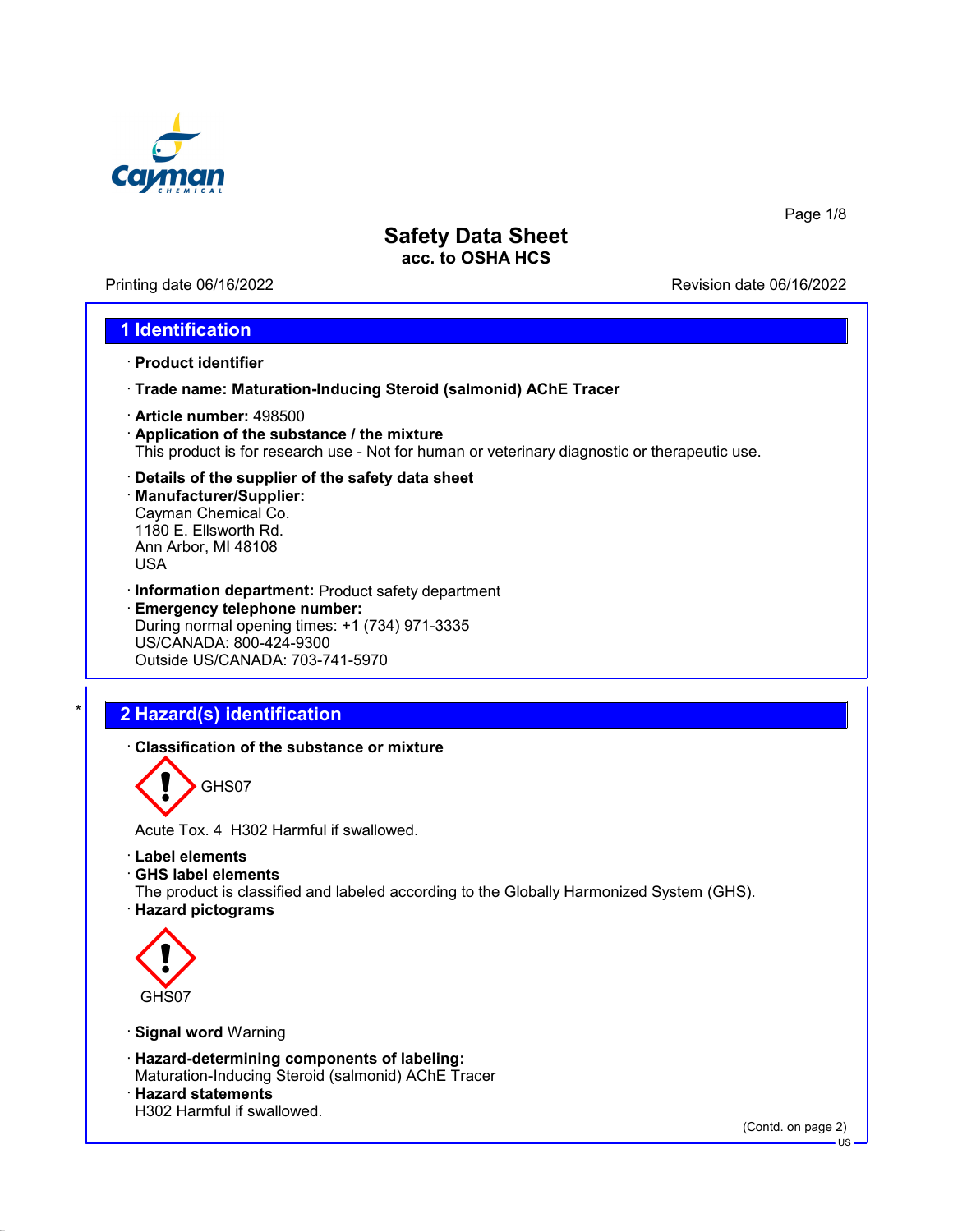Printing date 06/16/2022 Revision date 06/16/2022

#### **Trade name: Maturation-Inducing Steroid (salmonid) AChE Tracer**

|                         | · Precautionary statements                                                             | (Contd. from page 1) |
|-------------------------|----------------------------------------------------------------------------------------|----------------------|
| P <sub>264</sub>        |                                                                                        |                      |
| P270                    | Wash thoroughly after handling.<br>Do not eat, drink or smoke when using this product. |                      |
|                         | P301+P312 If swallowed: Call a poison center/doctor if you feel unwell.                |                      |
| P330                    | Rinse mouth.                                                                           |                      |
| P <sub>501</sub>        | Dispose of contents/container in accordance with local/regional/national/international |                      |
|                         | regulations.                                                                           |                      |
|                         | · Classification system:                                                               |                      |
|                         | NFPA ratings (scale 0 - 4)                                                             |                      |
|                         |                                                                                        |                      |
|                         | Health $= 1$                                                                           |                      |
|                         | Fire = $0$                                                                             |                      |
|                         | Reactivity = $0$                                                                       |                      |
|                         | · HMIS-ratings (scale 0 - 4)                                                           |                      |
|                         |                                                                                        |                      |
| <b>HEALTH</b>           | $\vert$ 1<br>Health = $1$                                                              |                      |
| <b>FIRE</b>             | $\boxed{0}$<br>Fire = $0$                                                              |                      |
| REACTIVITY <sup>0</sup> | Reactivity = $0$                                                                       |                      |
| Other hazards           |                                                                                        |                      |
|                         | · Results of PBT and vPvB assessment                                                   |                      |
| · PBT: Not applicable.  |                                                                                        |                      |
|                         | · vPvB: Not applicable.                                                                |                      |
|                         |                                                                                        |                      |
|                         |                                                                                        |                      |
|                         | 3 Composition/information on ingredients                                               |                      |
|                         |                                                                                        |                      |
|                         | <b>Chemical characterization: Mixtures</b>                                             |                      |
|                         | · Description: Mixture of the substances listed below with nonhazardous additions.     |                      |
|                         | <b>Dangerous components:</b>                                                           |                      |
|                         | Maturation-Inducing Steroid (salmonid) AChE Tracer                                     | 99.99%               |
|                         |                                                                                        |                      |

· **Other ingredients**

CAS: 26628-22-8 RTECS: VY8050000 Sodium azide **0.01%** and 0.01%

### \* **4 First-aid measures**

#### · **Description of first aid measures**

· **General information:**

Symptoms of poisoning may even occur after several hours; therefore medical observation for at least 48 hours after the accident.

- · **After inhalation:** Supply fresh air; consult doctor in case of complaints.
- · **After skin contact:** Generally the product does not irritate the skin.
- · **After eye contact:** Rinse opened eye for several minutes under running water.
- · **After swallowing:** Immediately call a doctor.
- · **Information for doctor:**
- · **Most important symptoms and effects, both acute and delayed**

May cause anemia, cough, CNS depression, drowsiness, headache, heart damage, lassitude (weakness, exhaustion), liver damage, narcosis, reproductive effects, teratogenic effects. No further relevant information available.

(Contd. on page 3)

US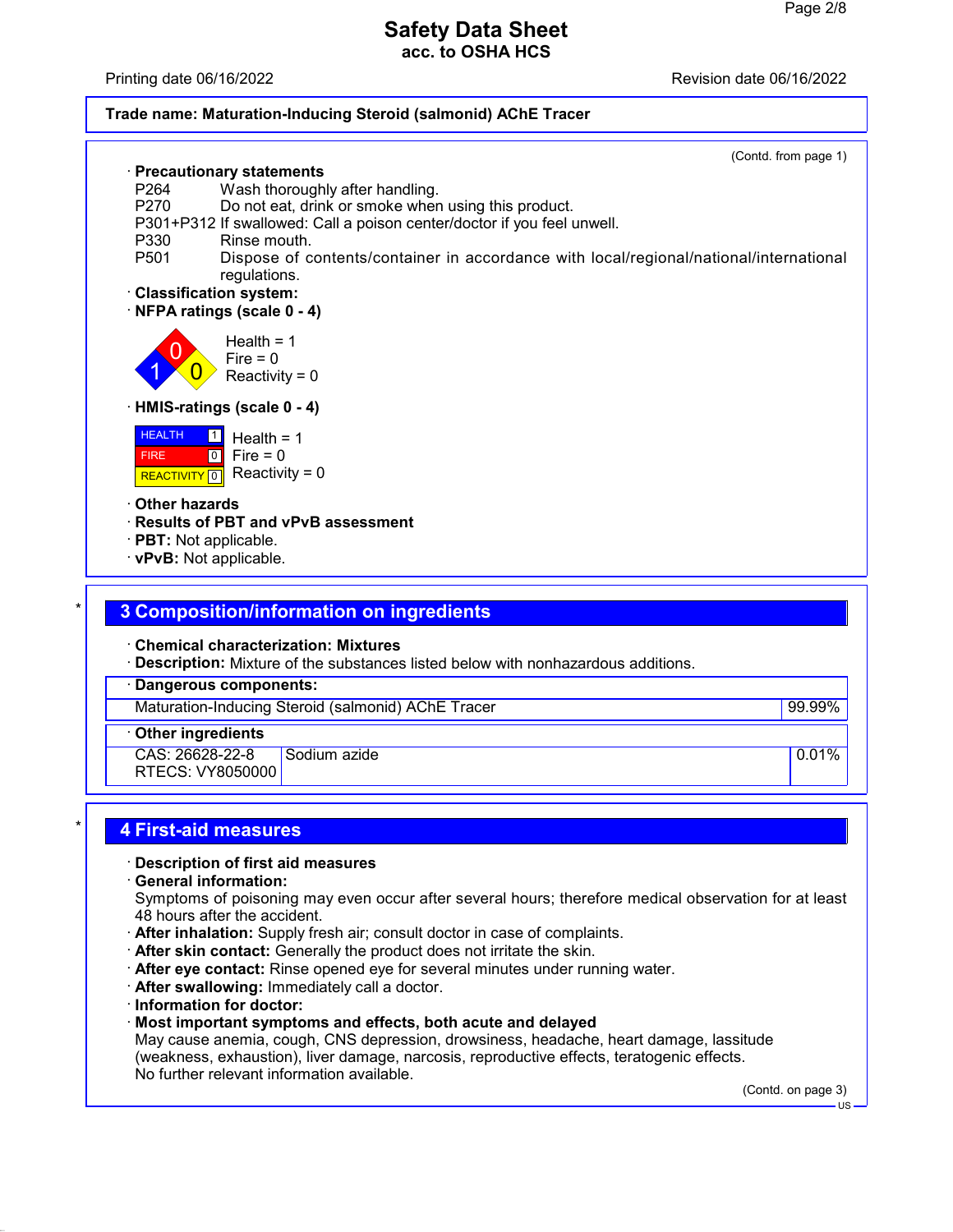Printing date 06/16/2022 Revision date 06/16/2022

(Contd. from page 2)

#### **Trade name: Maturation-Inducing Steroid (salmonid) AChE Tracer**

· **Indication of any immediate medical attention and special treatment needed** No further relevant information available.

### **5 Fire-fighting measures**

- · **Extinguishing media**
- · **Suitable extinguishing agents:**
- Use fire fighting measures that suit the environment.
- A solid water stream may be inefficient.
- · **Special hazards arising from the substance or mixture** No further relevant information available.
- · **Advice for firefighters**
- · **Protective equipment:** No special measures required.

### \* **6 Accidental release measures**

· **Personal precautions, protective equipment and emergency procedures** Not required.

- · **Environmental precautions:** Do not allow to enter sewers/ surface or ground water.
- · **Methods and material for containment and cleaning up:**
- Dispose contaminated material as waste according to item 13.
- · **Reference to other sections** See Section 7 for information on safe handling. See Section 8 for information on personal protection equipment.
- See Section 13 for disposal information.

· **Protective Action Criteria for Chemicals**

· **PAC-1:** 26628-22-8 Sodium azide 0.026 mg/m³ · **PAC-2:** 26628-22-8 Sodium azide 0.29 mg/m $\frac{1}{3}$  0.29 mg/m<sup>3</sup> · **PAC-3:** 26628-22-8 Sodium azide 5.3 mg/m<sup>3</sup>

### \* **7 Handling and storage**

- · **Handling:**
- · **Precautions for safe handling**
- No special precautions are necessary if used correctly.
- Avoid breathing dust/fume/gas/mist/vapours/spray.
- Avoid prolonged or repeated exposure.
- Keep away from sources of ignition.
- Take precautionary measures against static discharge.re.
- · **Information about protection against explosions and fires:** No special measures required.
- · **Conditions for safe storage, including any incompatibilities**
- · **Storage:** Store in accordance with information listed on the product insert.
- · **Requirements to be met by storerooms and receptacles:** No special requirements.
- · **Information about storage in one common storage facility:** Not required.
- · **Further information about storage conditions:** None.
- · **Specific end use(s)** No further relevant information available.

(Contd. on page 4)

US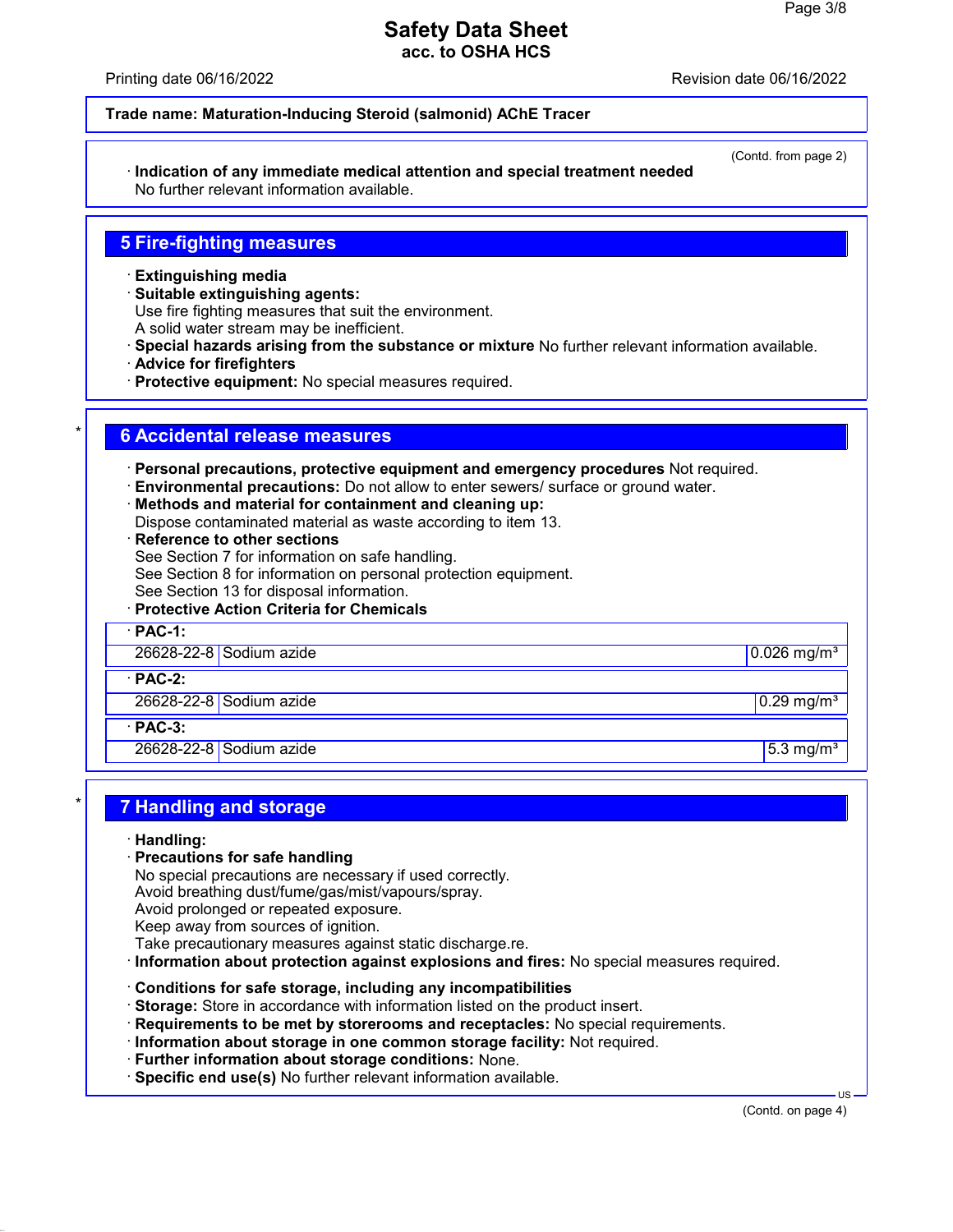## Printing date 06/16/2022 **Revision date 06/16/2022**

# **Trade name: Maturation-Inducing Steroid (salmonid) AChE Tracer**

(Contd. from page 3)

|                                                                                                    | · Additional information about design of technical systems: No further data; see item 7.                                                                                                                                                                                      |
|----------------------------------------------------------------------------------------------------|-------------------------------------------------------------------------------------------------------------------------------------------------------------------------------------------------------------------------------------------------------------------------------|
| <b>Control parameters</b><br>monitored at the workplace.                                           | Components with limit values that require monitoring at the workplace:<br>The product does not contain any relevant quantities of materials with critical values that have to be<br>Additional information: The lists that were valid during the creation were used as basis. |
| <b>Exposure controls</b>                                                                           |                                                                                                                                                                                                                                                                               |
| · Personal protective equipment:                                                                   |                                                                                                                                                                                                                                                                               |
| · General protective and hygienic measures:                                                        |                                                                                                                                                                                                                                                                               |
| Keep away from foodstuffs, beverages and feed.<br>Wash hands before breaks and at the end of work. |                                                                                                                                                                                                                                                                               |
| · Breathing equipment: Not required.                                                               |                                                                                                                                                                                                                                                                               |
| · Protection of hands:                                                                             |                                                                                                                                                                                                                                                                               |
|                                                                                                    | The glove material has to be impermeable and resistant to the product/ the substance/ the preparation.                                                                                                                                                                        |
|                                                                                                    | Due to missing tests no recommendation to the glove material can be given for the product/ the                                                                                                                                                                                |
| preparation/ the chemical mixture.                                                                 | Selection of the glove material on consideration of the penetration times, rates of diffusion and the                                                                                                                                                                         |
| degradation                                                                                        |                                                                                                                                                                                                                                                                               |
| Material of gloves                                                                                 |                                                                                                                                                                                                                                                                               |
|                                                                                                    | The selection of the suitable gloves does not only depend on the material, but also on further marks of                                                                                                                                                                       |
|                                                                                                    | quality and varies from manufacturer to manufacturer. As the product is a preparation of several                                                                                                                                                                              |
|                                                                                                    |                                                                                                                                                                                                                                                                               |
|                                                                                                    |                                                                                                                                                                                                                                                                               |
| be checked prior to the application.                                                               |                                                                                                                                                                                                                                                                               |
| Penetration time of glove material                                                                 |                                                                                                                                                                                                                                                                               |
|                                                                                                    |                                                                                                                                                                                                                                                                               |
| to be observed.<br>Eye protection: Not required.                                                   |                                                                                                                                                                                                                                                                               |
|                                                                                                    |                                                                                                                                                                                                                                                                               |
|                                                                                                    |                                                                                                                                                                                                                                                                               |
| 9 Physical and chemical properties                                                                 |                                                                                                                                                                                                                                                                               |
|                                                                                                    | substances, the resistance of the glove material can not be calculated in advance and has therefore to<br>The exact break through time has to be found out by the manufacturer of the protective gloves and has                                                               |
| Information on basic physical and chemical properties<br><b>General Information</b>                |                                                                                                                                                                                                                                                                               |
| · Appearance:                                                                                      |                                                                                                                                                                                                                                                                               |
| Form:                                                                                              | lyophilized                                                                                                                                                                                                                                                                   |
| Color:                                                                                             | According to product specification                                                                                                                                                                                                                                            |
| Odor:                                                                                              | Characteristic                                                                                                                                                                                                                                                                |
| <b>Odor threshold:</b>                                                                             | Not determined.                                                                                                                                                                                                                                                               |
| · Formulation                                                                                      | A lyophilized powder                                                                                                                                                                                                                                                          |
| pH-value:                                                                                          | Not applicable.                                                                                                                                                                                                                                                               |
| Change in condition                                                                                |                                                                                                                                                                                                                                                                               |
| <b>Melting point/Melting range:</b>                                                                | Undetermined.                                                                                                                                                                                                                                                                 |
| <b>Boiling point/Boiling range:</b>                                                                | Undetermined.                                                                                                                                                                                                                                                                 |
|                                                                                                    |                                                                                                                                                                                                                                                                               |
|                                                                                                    | Not applicable.                                                                                                                                                                                                                                                               |
| · Flash point:<br>· Flammability (solid, gaseous):                                                 | Not determined.                                                                                                                                                                                                                                                               |

(Contd. on page 5) US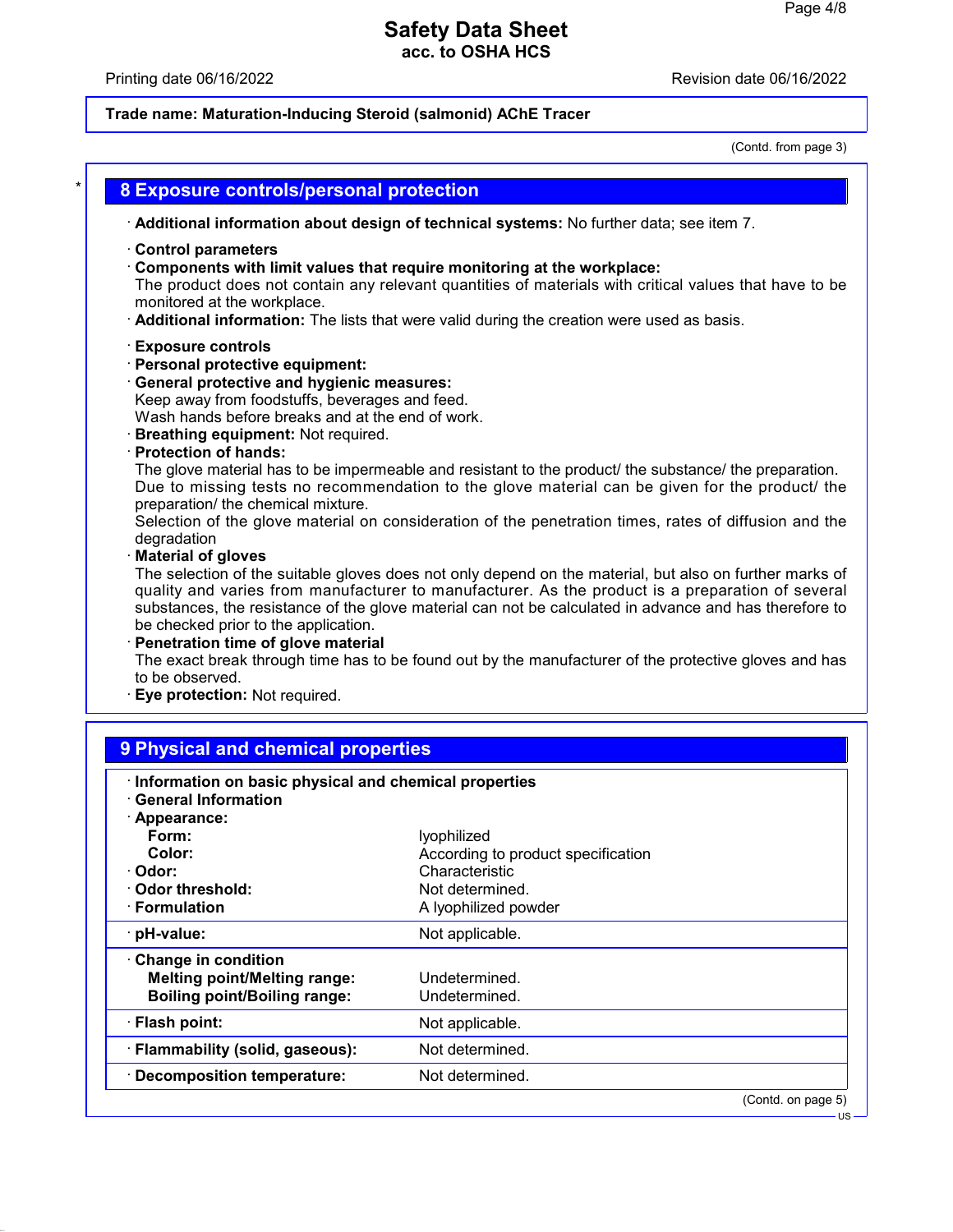#### Printing date 06/16/2022 Revision date 06/16/2022

#### **Trade name: Maturation-Inducing Steroid (salmonid) AChE Tracer**

|                                                                                   | (Contd. from page 4)                                                     |  |  |  |
|-----------------------------------------------------------------------------------|--------------------------------------------------------------------------|--|--|--|
| · Auto igniting:                                                                  | Product is not selfigniting.                                             |  |  |  |
| Danger of explosion:                                                              | Product does not present an explosion hazard.                            |  |  |  |
| <b>Explosion limits:</b><br>Lower:<br>Upper:                                      | Not determined<br>Not determined.                                        |  |  |  |
| · Vapor pressure:                                                                 | Not applicable.                                                          |  |  |  |
| Density:<br><b>Relative density</b><br>· Vapor density<br><b>Evaporation rate</b> | Not determined.<br>Not determined.<br>Not applicable.<br>Not applicable. |  |  |  |
| · Solubility in / Miscibility with<br>Water:                                      | Soluble.                                                                 |  |  |  |
| · Partition coefficient (n-octanol/water): Not determined.                        |                                                                          |  |  |  |
| · Viscosity:<br>Dynamic:<br>Kinematic:                                            | Not applicable.<br>Not applicable.                                       |  |  |  |
| · Solvent content:<br><b>VOC content:</b>                                         | 0.00%                                                                    |  |  |  |
| Solids content:                                                                   | 100.0 %                                                                  |  |  |  |
| $\cdot$ Other information                                                         | No further relevant information available.                               |  |  |  |

## **10 Stability and reactivity**

- · **Reactivity** No further relevant information available.
- · **Chemical stability**
- · **Thermal decomposition / conditions to be avoided:**
- No decomposition if used according to specifications.
- · **Possibility of hazardous reactions** No dangerous reactions known.
- · **Conditions to avoid** No further relevant information available.
- · **Incompatible materials:** strong oxidizing agents
- · **Hazardous decomposition products:**
- hydrogen chloride gas, phosphorus oxides, potassium oxides, sodium oxides

### **11 Toxicological information**

- · **Information on toxicological effects**
- · **Acute toxicity:**

### · **LD/LC50 values that are relevant for classification:**

## **ATE (Acute Toxicity Estimate)**

- Oral LD50 500 mg/kg
- · **Primary irritant effect:**
- · **on the skin:** No irritant effect.
- · **on the eye:** No irritating effect.
- · **Sensitization:** No sensitizing effects known.

(Contd. on page 6) US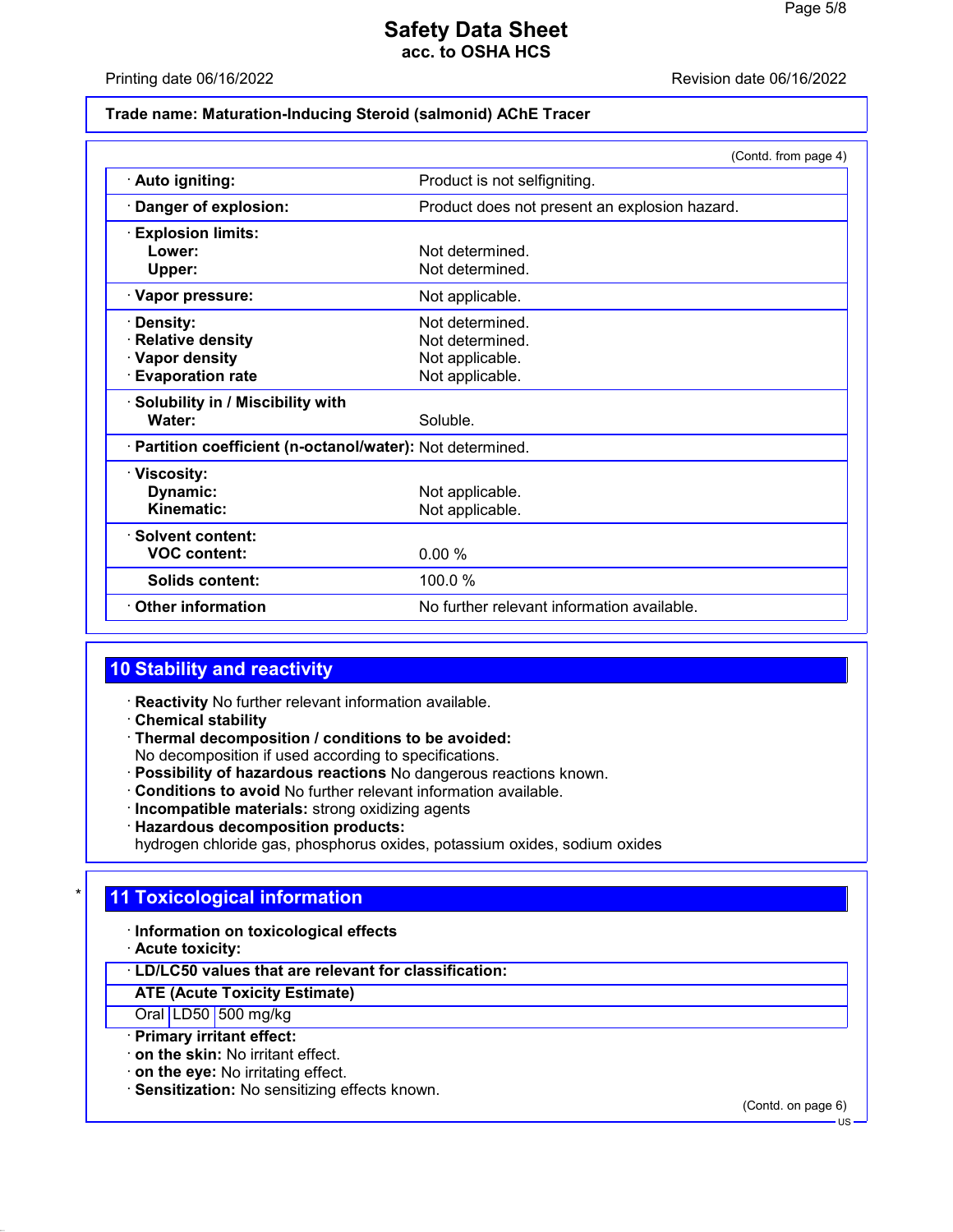Printing date 06/16/2022 Revision date 06/16/2022

#### **Trade name: Maturation-Inducing Steroid (salmonid) AChE Tracer**

(Contd. from page 5)

- · **Additional toxicological information:** Harmful
- · **Carcinogenic categories**
- · **IARC (International Agency for Research on Cancer)**
- None of the ingredients is listed.
- · **NTP (National Toxicology Program)**

None of the ingredients is listed.

· **OSHA-Ca (Occupational Safety & Health Administration)**

None of the ingredients is listed.

## **12 Ecological information**

- · **Toxicity**
- · **Aquatic toxicity:** No further relevant information available.
- · **Persistence and degradability** No further relevant information available.
- · **Behavior in environmental systems:**
- · **Bioaccumulative potential** No further relevant information available.
- · **Mobility in soil** No further relevant information available.
- · **Additional ecological information:**
- · **General notes:**
- Water hazard class 1 (Self-assessment): slightly hazardous for water

Do not allow undiluted product or large quantities of it to reach ground water, water course or sewage system.

- · **Results of PBT and vPvB assessment**
- · **PBT:** Not applicable.
- · **vPvB:** Not applicable.
- · **Other adverse effects** No further relevant information available.

### **13 Disposal considerations**

- · **Waste treatment methods**
- · **Recommendation:**

Must not be disposed of together with household garbage. Do not allow product to reach sewage system.

- · **Uncleaned packagings:**
- · **Recommendation:** Disposal must be made according to official regulations.
- · **Recommended cleansing agent:** Water, if necessary with cleansing agents.

# **14 Transport information** · **UN-Number · DOT, IMDG, IATA** not regulated · **UN proper shipping name DOT, IMDG, IATA** not regulated (Contd. on page 7) US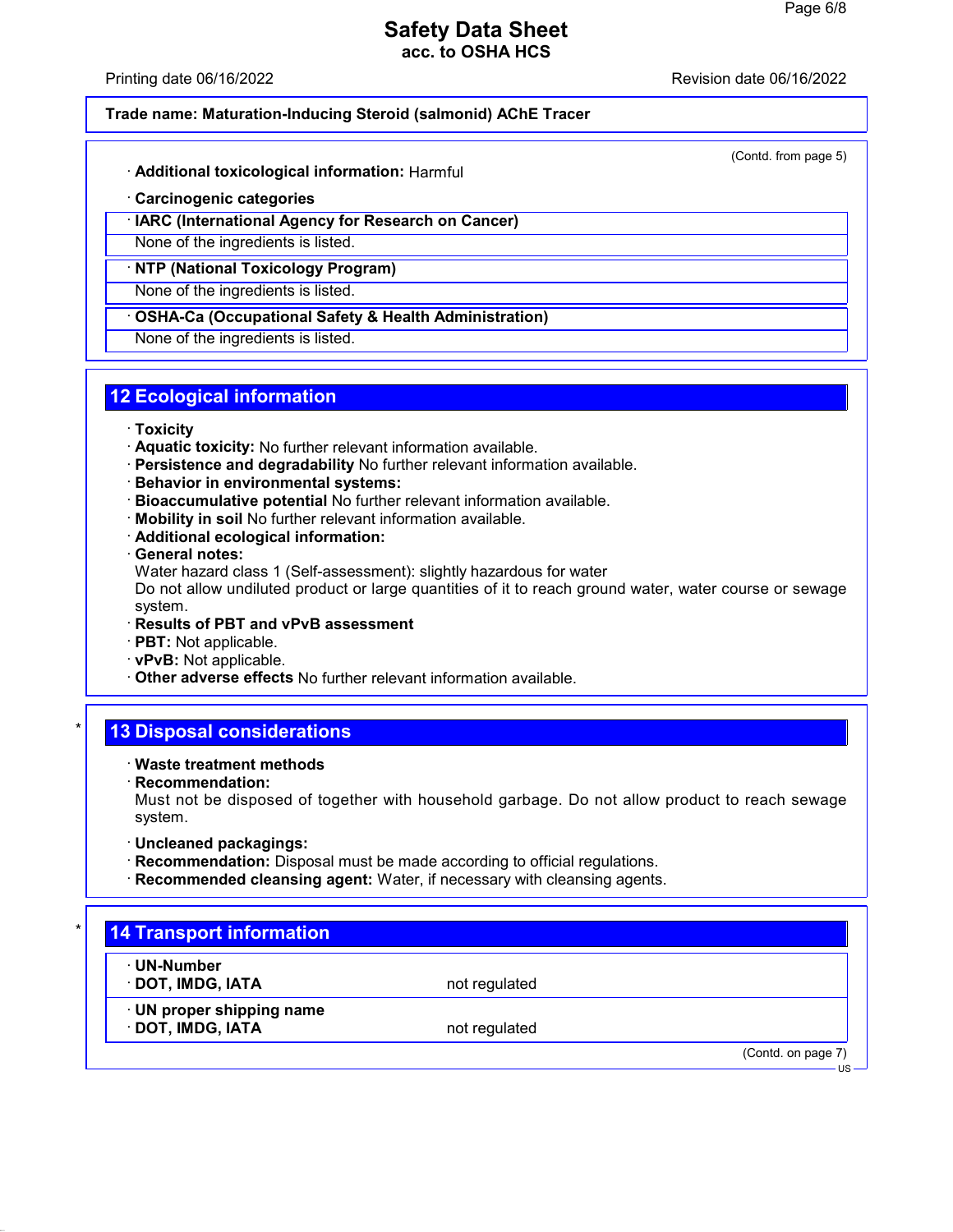#### Printing date 06/16/2022 **Revision date 06/16/2022**

### **Trade name: Maturation-Inducing Steroid (salmonid) AChE Tracer**

|                                                                                     |                 | (Contd. from page 6) |
|-------------------------------------------------------------------------------------|-----------------|----------------------|
| · Transport hazard class(es)                                                        |                 |                      |
| · DOT, ADN, IMDG, IATA<br>· Class                                                   | not regulated   |                      |
| · Packing group<br>· DOT, IMDG, IATA                                                | not regulated   |                      |
| <b>Environmental hazards:</b>                                                       | Not applicable. |                      |
| · Special precautions for user                                                      | Not applicable. |                      |
| · Transport in bulk according to Annex II of<br><b>MARPOL73/78 and the IBC Code</b> | Not applicable. |                      |
| · UN "Model Regulation":                                                            | not regulated   |                      |

# **15 Regulatory information**

- · **Safety, health and environmental regulations/legislation specific for the substance or mixture** No further relevant information available.
- · **Sara**

| · Section 355 (extremely hazardous substances):                  |                    |
|------------------------------------------------------------------|--------------------|
| 26628-22-8 Sodium azide                                          |                    |
| · Section 313 (Specific toxic chemical listings):                |                    |
| 26628-22-8 Sodium azide                                          |                    |
| · TSCA (Toxic Substances Control Act):                           |                    |
| 26628-22-8 Sodium azide                                          | <b>ACTIVE</b>      |
| <b>Hazardous Air Pollutants</b>                                  |                    |
| None of the ingredients is listed.                               |                    |
| Proposition 65                                                   |                    |
| Chemicals known to cause cancer:                                 |                    |
| None of the ingredients is listed.                               |                    |
| Chemicals known to cause reproductive toxicity for females:      |                    |
| None of the ingredients is listed.                               |                    |
| Chemicals known to cause reproductive toxicity for males:        |                    |
| None of the ingredients is listed.                               |                    |
| Chemicals known to cause developmental toxicity:                 |                    |
| None of the ingredients is listed.                               |                    |
| Carcinogenic categories                                          |                    |
| <b>EPA (Environmental Protection Agency)</b>                     |                    |
| None of the ingredients is listed.                               |                    |
| TLV (Threshold Limit Value)                                      |                    |
| 26628-22-8 Sodium azide                                          | A4                 |
| NIOSH-Ca (National Institute for Occupational Safety and Health) |                    |
| None of the ingredients is listed.                               |                    |
|                                                                  | (Contd. on page 8) |

US